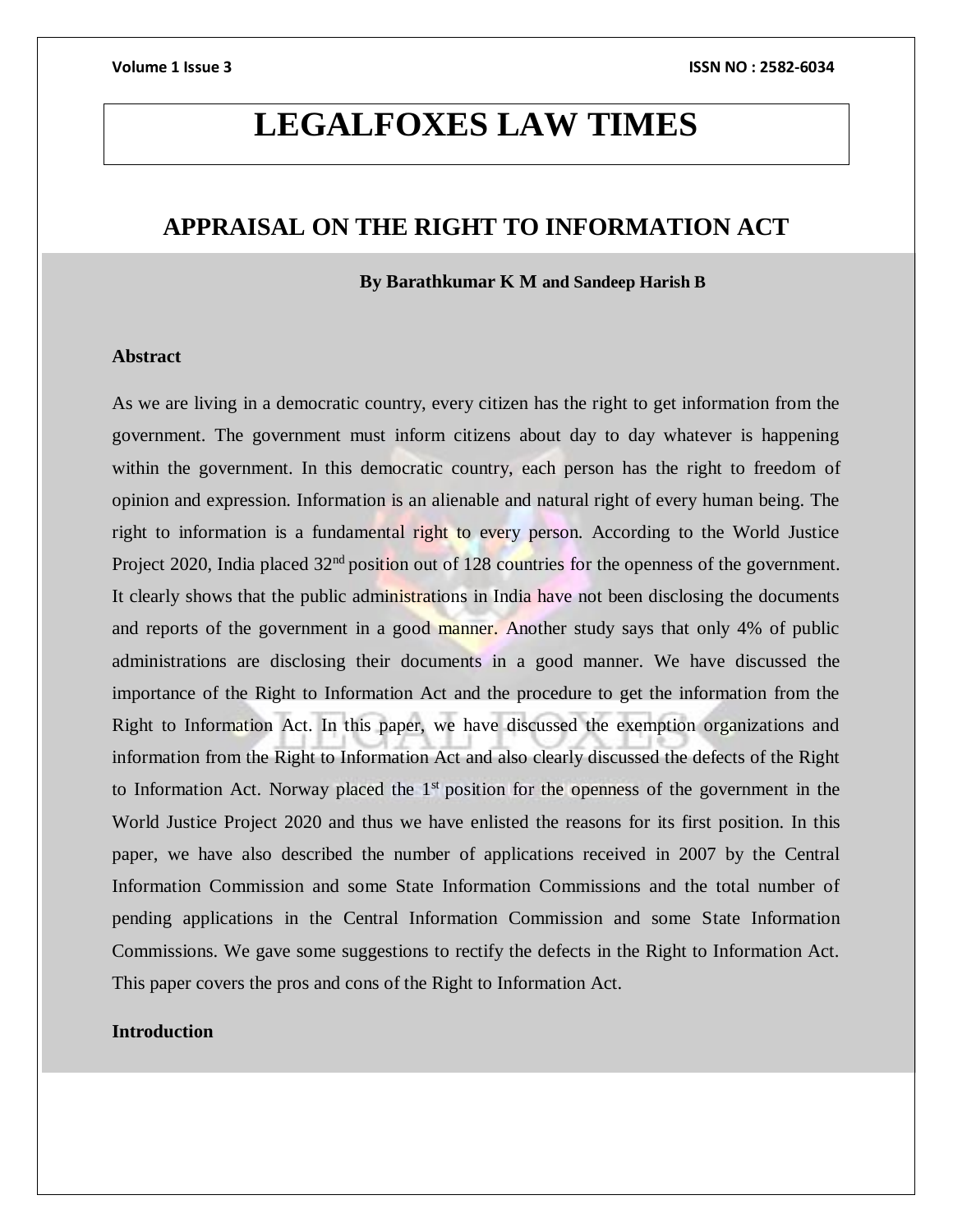The Right to Information act was passed on June 15, 2005 and came into force on October 12, 2005. The Right to Information is a fundamental right provided under the Constitution of India. Information is necessary to form and express opinions, therefore it is a part of Article 19(1) (a). Information is necessary for protection of the right to life and personal liberty; therefore it is a part of Article 21. The Right to Information act was implemented in order to promote transparency and accountability of the public authority. Under the provisions of the Right to Information act, any citizens can request information from a 'public authority' which is required to reply expeditiously or within 30 days. If the information is about the life or personal liberty of a person, it can be obtained within 48 hours from time of request. The main objective of this act is to empower the citizens, promote transparency and accountability of the government, to make our country corruption free and make our democracy work for the people in real sense. Penalty for refusal to receive an application for information or for not providing information is Rs.250 per day but the total amount of penalty should not exceed Rs.25,000. The public authority may refuse the request, if the public authority believes that giving you information would harm a criminal investigation.

### **Importance of right to information act**

The Right to Information act helps the citizens to get information from the government. Every citizen has the right to get information from the government. The citizen can apply their application via both online and postal. To get the information via online the citizens need to pay Rs.10 by either online banking or credit/debit card. To get the information via postal the citizens need to paste the court stamp worth for Rs.10. To get the central government information the citizens need to pay Rs.10. State government fees are differing from state to state. The persons who are comes under the below poverty line can get the information for free.

There are two commissions to provide the information. They are

- 1. Central information commission.
- 2. State information commission.

# **Central information commission**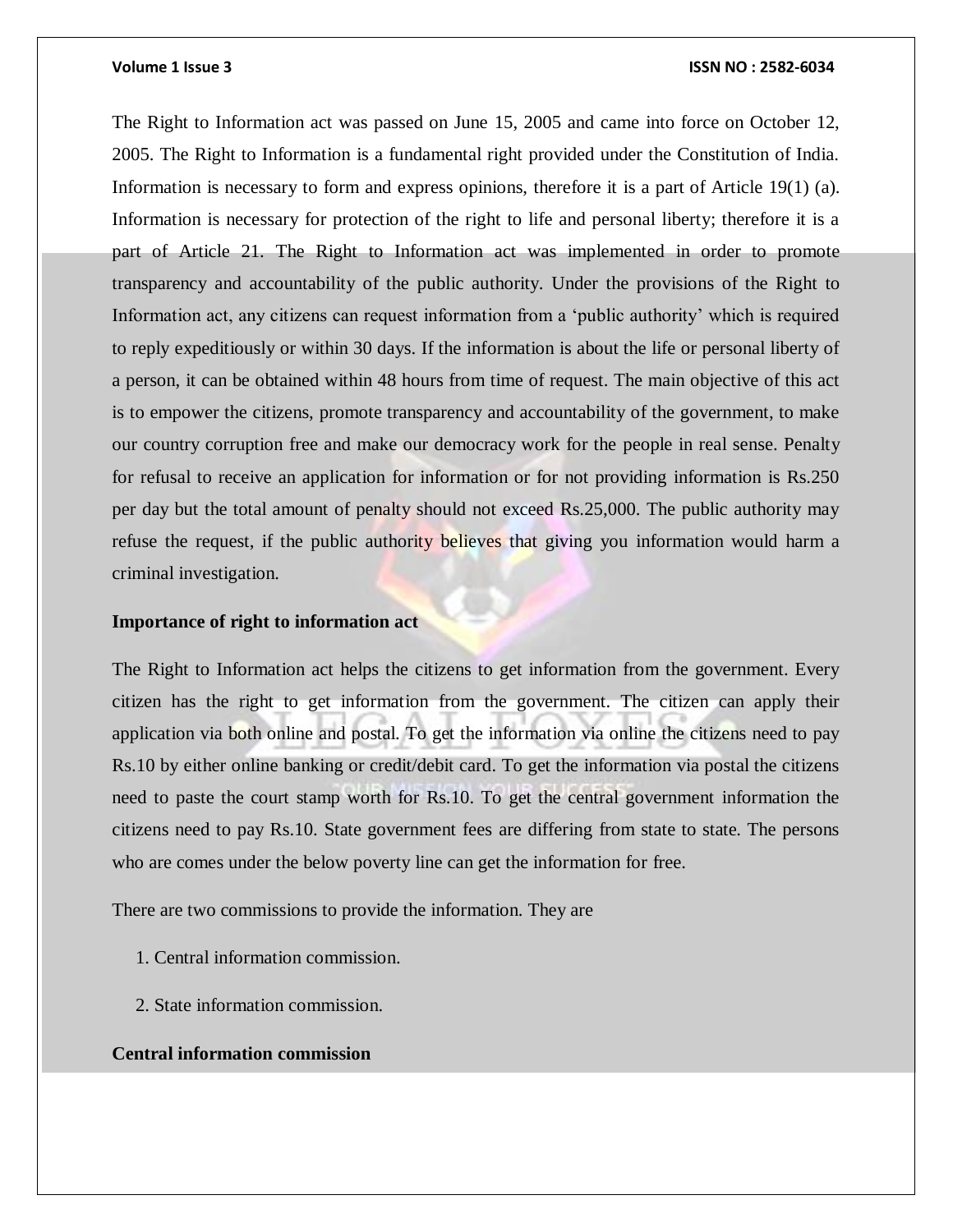Central public information officer is head of the all union ministers and the central department. Central related document had been received from the central public information officer. Central public information officer are comes under the president.

# **State information commission**

State public information officer is head of the all state ministers and the state department. State related document had been received from the state public information officer. State public information officer are comes under the governor.

For example: If a person wants to know about the road construction in their area. A person have to know about whose the contractor, allocated money, duration of times in such information are gather in the right to information act .

Government has reply documents in some format like

- 1. Copies
- 2. Paper
- 3. Record
- 4. Report etc.

Uses:

1. Right to information act was used to ask the questions about government.

2. Right to information act was used to receive the copies about government documents.

LEGAL FOXES

3. People has right to receive the sample from the government.

 4. People have right to information about government, public authorities and department for government.

 5. Right to information act is applicable for all Constitution authorities like legislative, executive and judiciary.

**Exceptional Organizations from Right to Information act**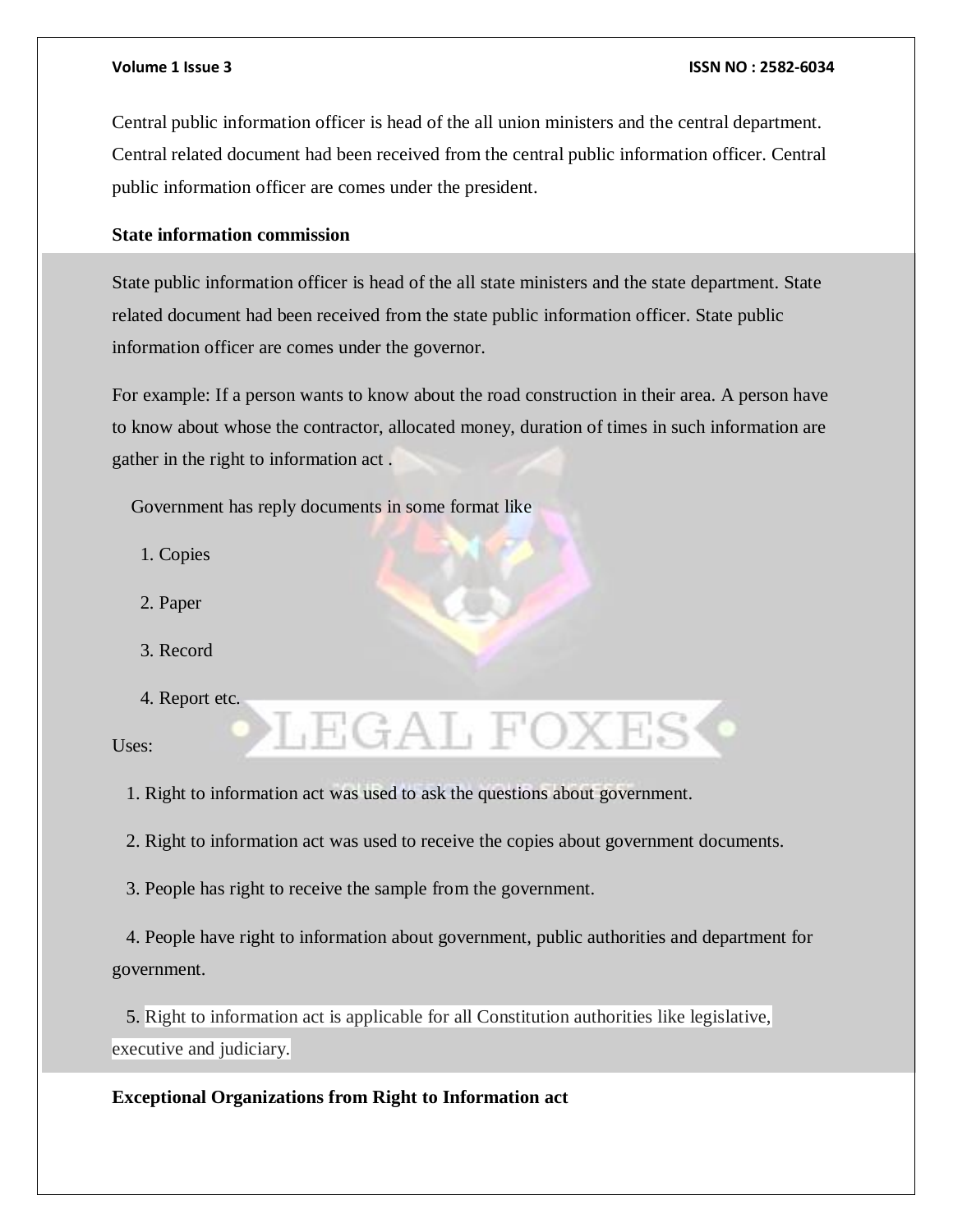The Right to Information act does not apply to all the organizations, that means some organizations are totally exempted from the Right to Information act and here is no individual right against such organizations. The Right to Information act was restricted on grounds of national security. The sec. 8 and 9 of this act has been granted exemption and sec.24 provides exemptions with respect to certain organizations. The second schedule of this act listed the exceptional organizations. The organizations are as follows:

- 1. Intelligence Bureau
- 2. Research and Analysis Wing of the Cabinet Secretariat
- 3. Directorate of Revenue Intelligence
- 4. Central Economic Intelligence Bureau
- 5. Directorate of Enforcement
- 6. Narcotics Control Bureau
- 7. Aviation Research Centre
- 8. Special Frontier Force
- 9. Border Security Force
- 10. Central Reserve Police Force
- 11. Indo-Tibetan Border Police
- 12. Central Industrial Security Force
- 13. National Security Guards OUR MISSION YOUR SUCCESS
- 14. Assam Riffles
- 15. SashastraSeemaBal
- 16. Directorate General of Income Tax(Investigation)
- 17. National Technical Research Organization
- 18. Financial Intelligence Unit India
- 19. Special Protection Group
- 20. Defense Research and Development Organization
- 21. Border Road Development Board, and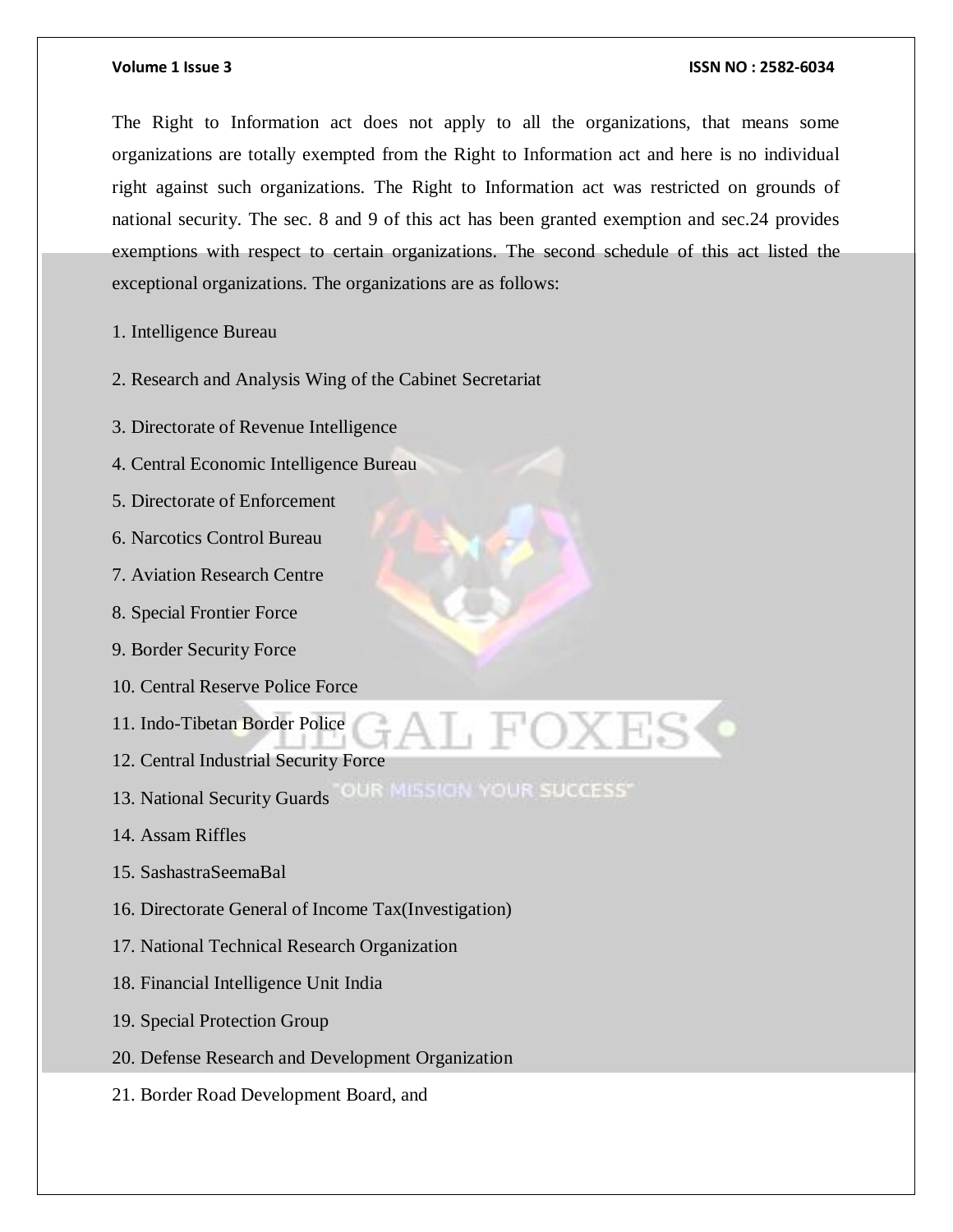22. National Security Council Secretariat

Under sec.24 of the Right to Information act, some of the information is also not

disclosable. The information is as follows:

1. Personal details, income tax return, PAN

2. Educational qualification unless prima-facie case of fraud

3. Family details, GPF/CGEIS nominations

4. Information which identifies ailment of an employee

5. FIR in respect of ongoing investigation

6. Case diary maintained by the police officer making an investigation

7. Investigations/enquiries in vigilance, misconduct or disciplinary case before decision by competent authority

8. Documents based on which prosecution is in progress

9. Interception of telephone by authorized personnel

10. Software developed is Intellectual Property Right of developer

11. Incentives provided by commercial organizations for promotion of their business

12. If there is confidentiality clause in the collaboration agreement between a public authority

and its collaborator which prohibit disclosure to a third party, that information may be denied.

# **Dinesh Kumar Puri vs. Central Reserve Police Force, New Delhi<sup>1</sup>**

The appellant filed an application under the Right to Information act about the CRPF employees' education secretary and the information on action taken on his complaint letter concerning his implication in the FIR. This information comes under the sec. 24 of the Right to Information Act but the Central Information Commission directed the CRPF to provide information to the extent possible.

# **Srinivasa Rao Devatha vs. Ministry of Home Affairs<sup>2</sup> :**

l

The appellant applies under the Right to Information Act to provide the information about the travel details of his wife and parents-in-law to the various countries between 1<sup>st</sup> January 2014 and

<sup>1</sup>Dinesh Kumar Puri vs. Central Reserve Police Force, New Delhi, CIC/SB/A/2016/000511 <sup>2</sup>Srinivasa Rao Devatha vs. Ministry of Home Affairs, CIC/SB/A/2016/000145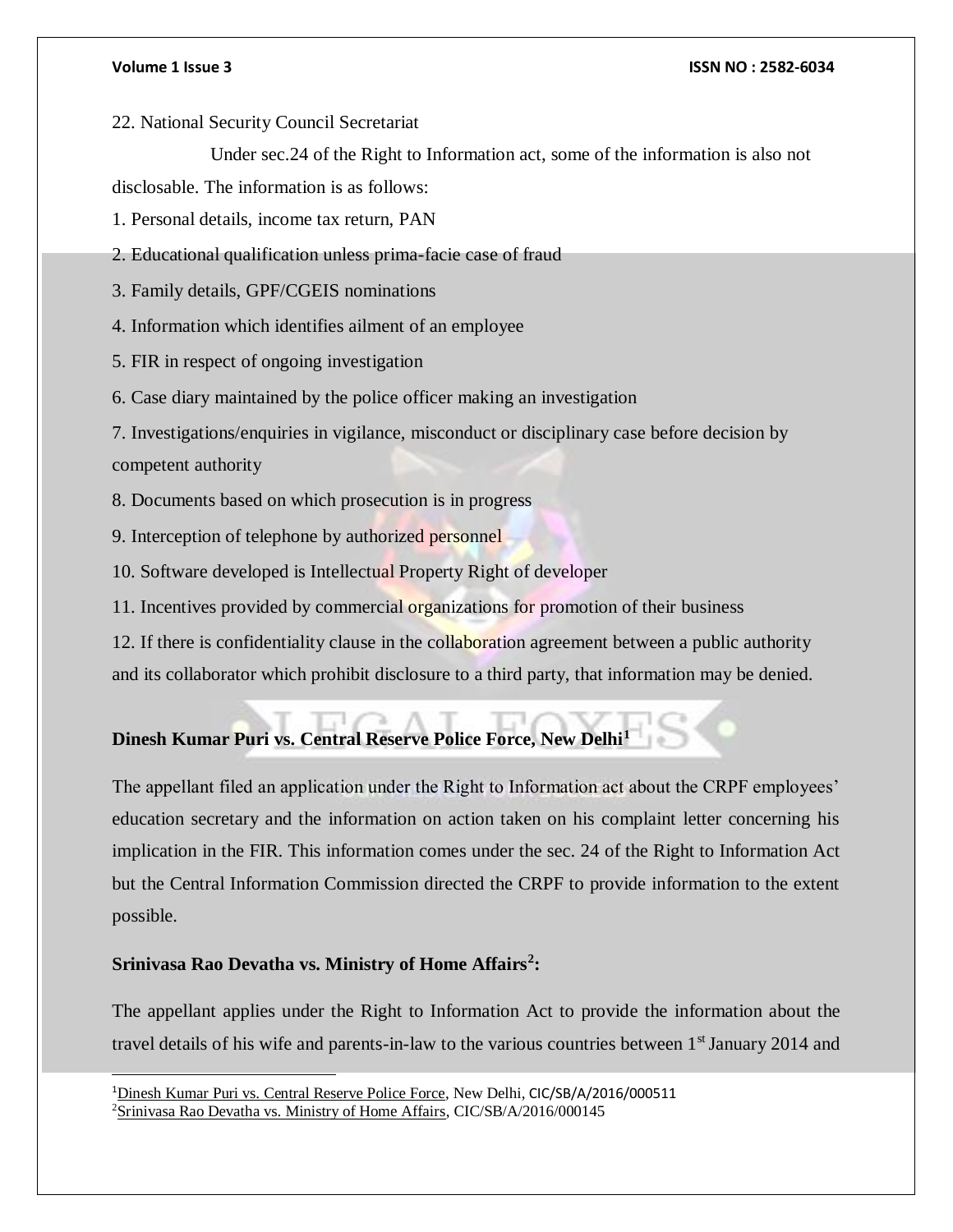31<sup>st</sup> December 2014. The Ministry of Home Affairs transferred the application to the Intelligent Bureau. But the Intelligent Bureau comes under sec. 24 of the Right to Information Act and thus it was not supposed to provide the information.

# **Is RTI effective?**

Under sec. 4 of the Right to Information Act, every public authority should disclose their information through annual reports and websites. But, according to a survey, only 4% of the surveyed central ministries and departments have been proactively disclosing information to the citizens under the Right to Information  $Act<sup>3</sup>$ . It is due to most of the public authorities are not properly following the rulebook in maintaining public records and proactive disclosure. Out of 2,023 public authorities only 963 public authorities were properly disclosing their information. 196 (20%) public authorities were never disclosing their information under sec. 4 of the Right to Information act. 241 public authorities were provided low quality information and 484 public authorities were provided very low quality information. Only 42 (4%) were provided satisfactory information to the citizens under sec 4 of the Right to Information Act. According to World Justice Project Report 2020, India placed  $32<sup>nd</sup>$  position out of 128 countries in the openness of the government i.e., the transparency of the government<sup>4</sup>. People also founded that getting information from the government is difficult. Application for the Right to Information was slightly decreased 6% between 2015-16 and 2016-17; Maharashtra received more application followed by Karnataka<sup>5</sup>. Penalty for the late reply to the application was imposed to only 4% of the application. For 2016-17, the penalties collected by the commission were Rs.1.29 crore and Rs. 29.36 lakh was collected by the Central Information Commission. One-third of the positions in the Central Information Commission are vacant and according to the analysis conducted by Commonwealth Human Rights Initiative in March 2018, 25% of the positions in the State Information Commission are vacant. Andhra Pradesh has no State Information Commission. Gujarat and Nagaland State Commissions are headless. There are huge vacancies in the State

<sup>4</sup> World Justice Project's Research Team, Mar 11 2020,

 $\overline{a}$ 

https://worldjusticeproject.org/sites/default/files/documents/WJP-ROLI-2020-Online\_0.pdf <sup>5</sup>ChetanChauhan, How RTI Act is dying a slow death in India, Hindustan Times, May 03 2018, https://www.hindustantimes.com/india-news/how-rti-is-dying-a-slow-death-in-india/storysTpdC63K7s42vxgV1bxwTI.html

<sup>&</sup>lt;sup>3</sup>Nidhi Sharma, Only 4% of the govt. departments proactively disclosing information under RTI: Survey, The Economic Times, Apr 17 2018, https://economictimes.indiatimes.com/news/politics-and-nation/only-4-of-the-govtdepartments-proactively-disclosing-information-under-rti-survey/articleshow/63792797.cms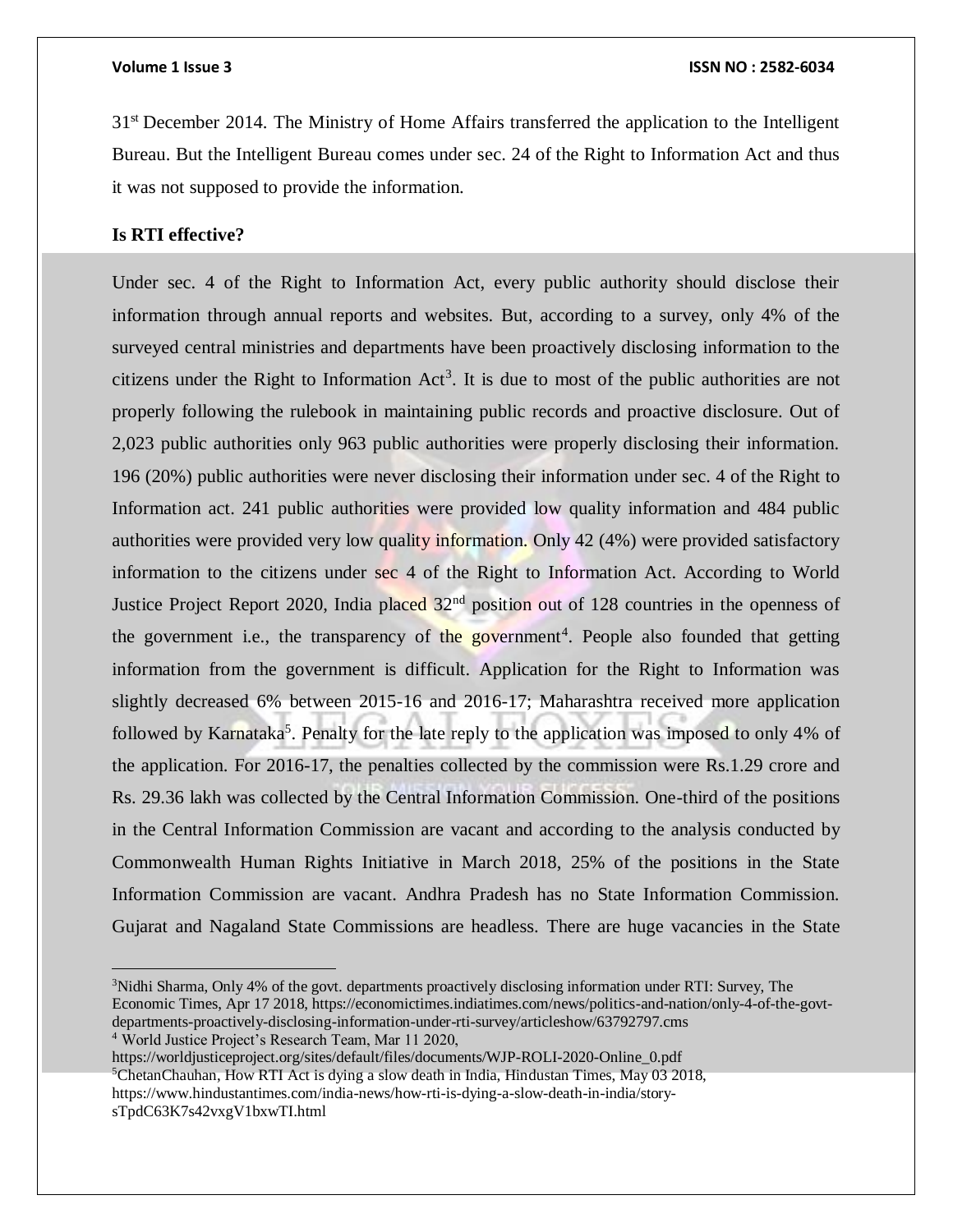Information Commission of Haryana, Karnataka, Punjab and Uttar Pradesh. Over two lakh applications were pending in the States and Central Information Commission. An analysis by National Campaign for People's Right to Information stated that West Bengal Information Commission will take 43 years to clear all applications, Kerala Information Commission will take 6.5 years and Maharashtra Information Commission will take 5 years. The total number of pending applications in 2017-18 is 23,259.



### **Reason for Norway's fist position for openness government in the World Justice Project**

The basic principle of Norway is that people shall be free to receive information, ideas and opinions. The Norwegian government is openness and provides information, ideas and opinions to the public. Openness is reinforced by the Norwegian Human Rights Act which explicitly incorporates Article 10 of the European Convention on Human Rights. This act contains several provisions related to openness, transparency and provides the right to access official documents and data to the public. To provide information to the government the Norwegian government implemented the 'Freedom of Information Act' in May 2006. According to the World Justice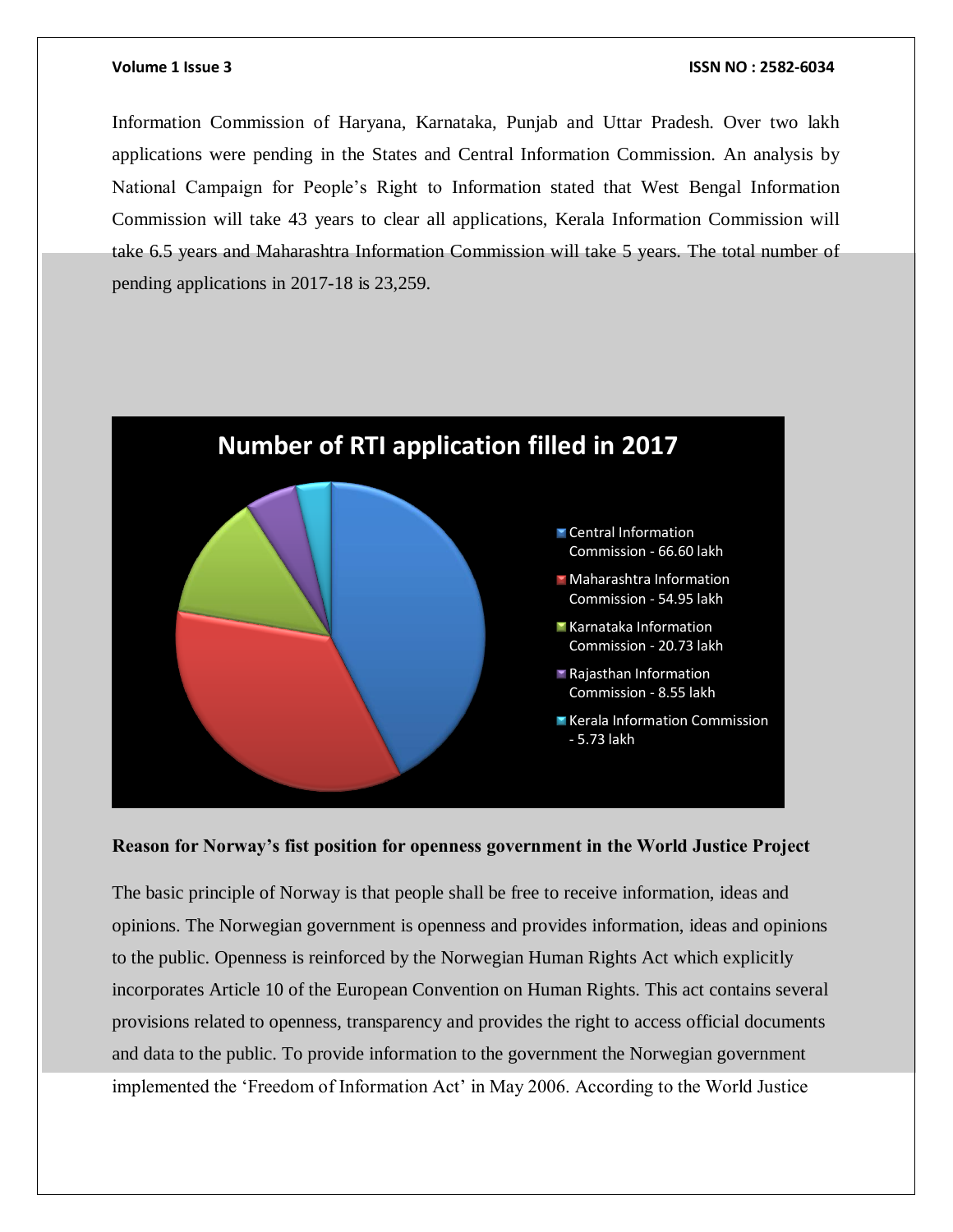Project 2020, India has been placed  $32<sup>nd</sup>$  position out of 128 countries but Norway placed 1<sup>st</sup> position for the openness of the government. The reasons for Norway's first position for openness government are as follows:

# 1. **A broad right to access:**

Anybody from any country can request access to Norway's public document and records. Anybody, anywhere in the world can obtain a copy of the document free of charge. The public administration may not require the applicant to provide his/her name and only demand enough information to deliver the information to the person. If the request is denied the requester has the right to know the basis for the refusal and there is also a right to complain and appeal in the case of refusal.

### **2. An extended scope for the Freedom of Information Act:**

Sec. 3 of the Freedom of Information Act imposes a duty to the public authority and agents to keep and manage records and documents.

### **3. Processing the request:**

The request shall be decided without undue delay.

# **4. Numerous exemption from public disclosure:**

The right to information is an extension of the right to speech and is a fundamental right. The main principle of the Freedom of Information Act is based on democracy, control and legal certainty. Most of the organizations and information are disclosed and easily provided to the public.

# **5. The possibility for 'Enhanced Access to Information':**

Sec. 14 to 27 of the Freedom of Information Act says about the exemption organizations and information from the Freedom of Information Act. Even though the information is restricted under the Freedom of Information Act, the public administration will provide some information to the extent possible.

# **Conclusion**

The main motive of the Right to Information Act is to promote openness and transparency of the government. But most of the public administration information is not disclosed under the Right to Information Act. The study suggests a certain idea: Primarily, the freedom of the Right to Information Act should be extended and the request for the application should be replied as soon